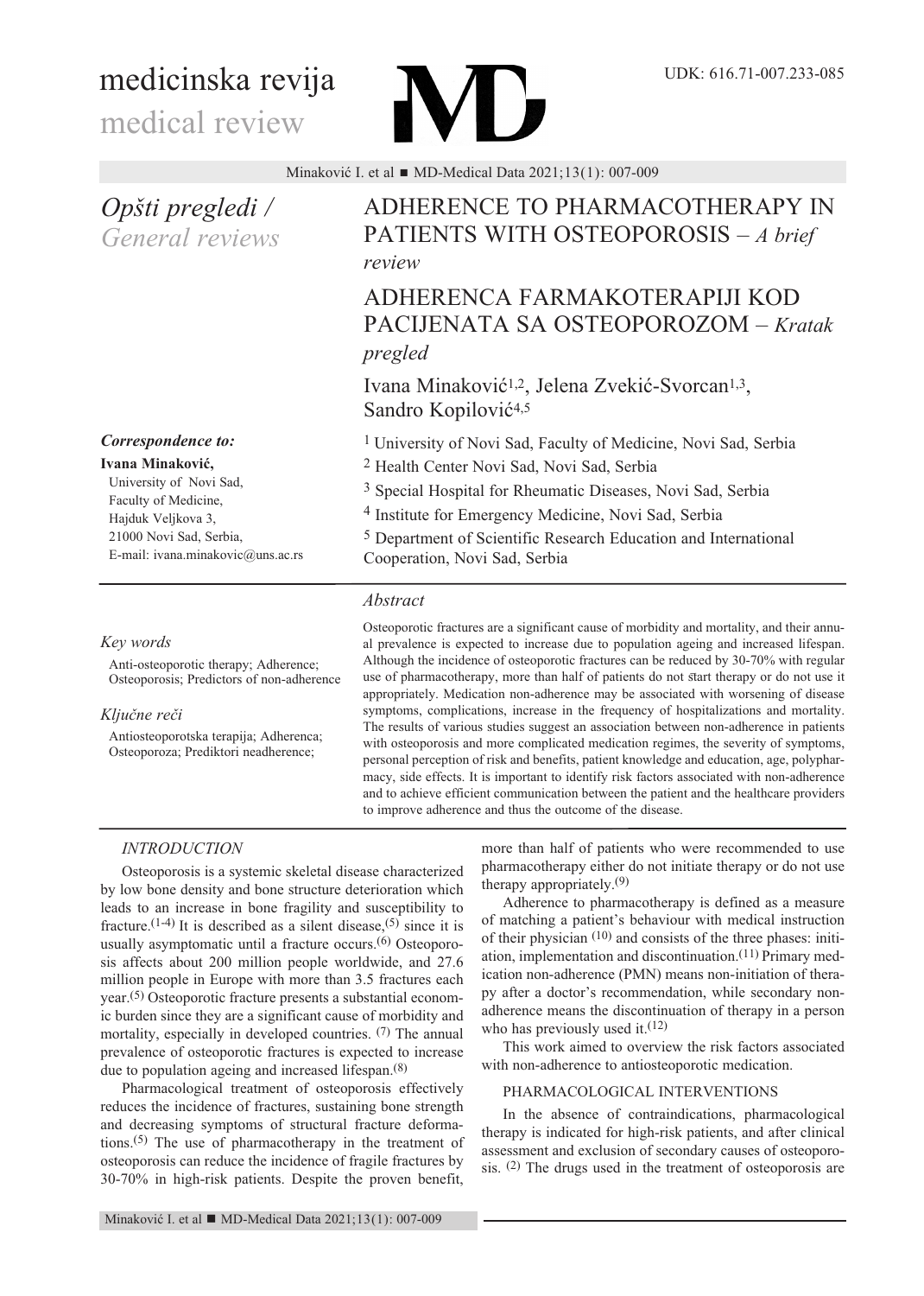either antiresorptive or anabolic.<sup>(5)</sup> The most commonly used agents in the treatment of osteoporosis are raloxifene, the bisphos phonates alendronate, ibandronate, risedronate and zoledronic acid, agents derived from parathyroid hormone and denosumab.<sup>(13)</sup> The ways and frequency of using different antiosteoporotic agents are given in *Table 1*. All of these drugs have been shown to reduce the risk of vertebral fractures, some of them reduce the risk of non-vertebral fractures, or specifically reduce the risk of hip fractures. (13) The choice of therapy should be individualized with careful benefit-harm assessment and patients should be educated on how to reduce the adverse effect of medication.<sup>(6)</sup>

|  |  |  |  |  | Table 1: The way of using antiosteoporotic agents |  |  |
|--|--|--|--|--|---------------------------------------------------|--|--|
|--|--|--|--|--|---------------------------------------------------|--|--|

| Antiresorptive Agents   Way of using            |                                                    |  |  |  |  |
|-------------------------------------------------|----------------------------------------------------|--|--|--|--|
| <i>Bisphosphonates</i>                          |                                                    |  |  |  |  |
| Alendronate                                     | Oral once daily or weekly                          |  |  |  |  |
| Risedronate                                     | Oral once daily, weekly, or monthly                |  |  |  |  |
| <b>Ibandronate</b>                              | Oral once monthly or intravenous every 3<br>months |  |  |  |  |
| Zoledronic acid                                 | Intravenous once yearly                            |  |  |  |  |
| RANK ligand inhibitor                           |                                                    |  |  |  |  |
| Denosumab                                       | Subcutaneous injection every 6 months              |  |  |  |  |
| Oestrogen                                       |                                                    |  |  |  |  |
| Estradiol, estropipate,<br>conjugated oestrogen | Oral, transdermal, implant                         |  |  |  |  |
| Selective oestrogen receptor modulators         |                                                    |  |  |  |  |
| Raloxifene                                      | Oral once daily                                    |  |  |  |  |
| Bazedoxifene                                    | Oral once daily                                    |  |  |  |  |
| Bazedoxifene and                                | Oral once daily                                    |  |  |  |  |
| conjugated oestrogen                            |                                                    |  |  |  |  |
| <b>Anabolic Agents</b>                          | Way of using                                       |  |  |  |  |
| Parathyroid hormone receptor agonist            |                                                    |  |  |  |  |
| Teriparatide                                    | Subcutaneous injection daily                       |  |  |  |  |
| Abaloparatide S                                 | Subcutaneous injection daily                       |  |  |  |  |

\*This table is adapted from  $(2)$ 

# RISK FACTORS FOR NON-ADHERENCE TO PHARMACOTHERAPy

Non-adherence is one of the reasons for treatment failure, worsening of disease symptoms, complications, increase in the frequency of hospitalizations, and even mortality. (14,15,16) Patients with chronic diseases who have mild symptoms or those without symptoms have poorer adherence to medications. <sup>(17)</sup> Two recent meta-analyses found that 15% (17%) of patients, or one in six patients, show no adherence when introducing a new drug to treat a chronic illness. (12,18) The percentage of PMN was higher in patients with osteoporosis and patients with hyperlipidemia, and it was 25%. This difference can be explained by the nature of the two mentioned diseases, ie the fact that the patients may not have significant clinical symptoms, which led to a lower tendency to start chronic treatment. (18)

The use of pharmacotherapy in the treatment of osteoporosis can reduce the incidence of fragile fractures by 30- 70% in high-risk patients.It is important to emphasize that, in most cases, the use of first-line drugs with adherence with at least 75%, for at least one year, is necessary to achieve a clinically significant reduction in fracture risk.  $(9)$  However, patients with osteoporosis often choose not to initiate therapy. (19) More than half of the patients do not start using the recommended therapy or do not use it properly.<sup>(9)</sup> Their decision is influenced by the personal perception of risk concerning the perception of benefits,  $(19)$  and the individual decision to start treatment depends on the knowledge, values, and preferences of the patient. (9) The decision to take medication is also influenced by cultural factors, feedback from peer groups, previous experience with medication and gender. Gender differences in the perception of the disease relate to the fact that osteoporosis has long been considered a female disease, and men may not believe that they have risk. (19)

The comorbidities associated with poorer adherence in patients with osteoporosis are depression, diabetes mellitus, ischemic heart disease and rheumatoid arthritis.<sup>(8)</sup> Additionally, adherence is affected by patient age, polypharmacy, side effects, and patient education (11) as well as high treatment costs.  $(8)$ 

According to many guidelines, bisphosphonates are first-line drugs in the treatment of osteoporosis, whether used orally or parenterally. <sup>(20)</sup> One Italian study conducted at the level of primary health care, have reported that the most frequent reasons for drug discontinuation are: another doctor's recommendation to discontinue therapy (40%), lack of motivation (20%), lack of improvement in BMD (14%), uncomfortable way of administering the drug  $(11\%)$ , side effects  $(6\%)$ , fear of side effects  $(1.6\%)$ , polypharmacy  $(0.8\%)$ , other reasons  $(6.6\%)$ . <sup>(21)</sup> A recent system report has shown that adherence and persistence for oral bisphosphonates are better in elderly patients, as well as in patients prescribed therapy on a weekly rather than daily basis.<sup>(1)</sup> Paskins et al.  $(22)$  reported that side effects and special instructions for the use of oral bispho-

sphonates can be a burden for treatment because they cause concern in the patient. Concerns and associated fears are prevailing in patients, and the need for therapy may be underestimated if the consequences of osteoporosis and fragility fractures are not explained.

when it comes to parenteral administration of bisphosphonates, Spangeus et al. (20) showed that the oldest patients have the lowest persistence for zoledronic acid. The acute phase reaction is manifested by influenza-like symptoms and occurs in about 40% of patients after the first dose of zoledronic acid. Symptoms such as fatigue, arthralgia, nausea, headache, and fever are usually mild and usually pass a few days after the infusion. The reactions of the acute phase may be more serious and more difficult to tolerate in older, weaker patients, where they can have a more serious impact on the activities of everyday life.

In a recent systematic review was reported that one-third to one-half of patients do not take medication as directed, and that dosing frequency is likely to affect persistence in parenteral therapy. Persistence was better for lower dosing drugs such as denosumab and zoledronic acid, compared to higher dosing drugs such as teriparatide and ibandronate.<sup>(7)</sup>

Gamboaet al.  $(23)$  found that that 65% of patients who had previous fracture stop using oral bisphosphonates after